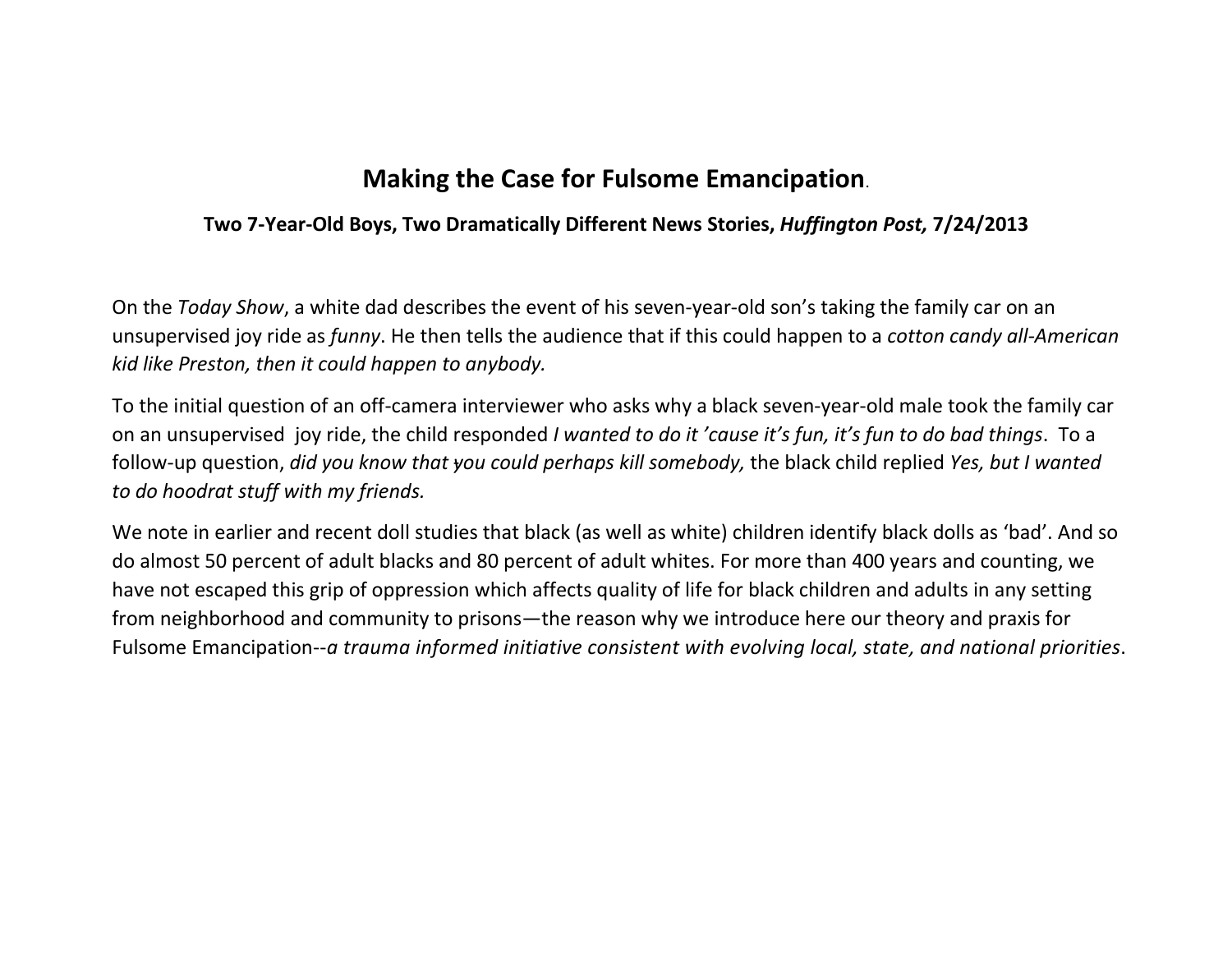## **Fulsome Emancipation Center for Family Excellence, Inc.**

*Jerome Taylor, PhD, President and Founder January 6, 2020*

### **Background**

- 1. Years ago I noticed, from studying weekly case notes of my staff's delivering in-home services to predominantly black families at risk of child abuse or neglect, that sharp shifts in parental mood were linked closely with immediate declines in quality of parenting. Four precipitous mood shifts were especially problematic: **D**epression, **A**nxiety, **St**ress, or **H**ostility (**DASH**).
- 2. In two studies, the first using surveys and the second in-depth interviews, pastors representing Protestant, Catholic, and Islamic traditions reported that symptoms of **D**epression, **A**nxiety, **S**tress, and **H**ostility were ranked among a larger list of symptoms as best characterizing members of their predominately black congregations and persons living in their surrounding black neighborhoods.
- 3. In our study involving 1,000 black college students attending state and private public and private colleges in racially homogeneous or heterogeneous settings, we found that there were five patterns of black identity. Pre-Emancipation, the first and most prevalent of the five identity patterns, was associated with higher levels of **D**epression, **A**nxiety, and **H**ostility (**S**tress was not evaluated in this study). These overall findings applied as well to black students enrolled in public and private Historically Black Colleges and Universities.
- 4. We found that Pre-Emancipation—black identification with the stereotype that blacks are *mentally defective* intellectually, emotionally, and morally and *physically gifted* athletically, sexually, and rthymically—is problematic also in samples evaluated in seven nations in the Caribbean and in four countries on the Continent of Africa.
- 5. Using structural equation modelling, we found that Pre-Emancipation is an antecedent rather than a consequence of **DASH**.
- 6. Whether in America, the Caribbean, or Africa, we find that Pre-Emancipation is not only associated with **DASH** but also linked to higher risks of obesity, cardiovascular disease, type 2 diabetes, and problematic styles of coping—denial, avoidance, fatalism, and escapism. Moreover, blacks in America who identify with these stereotypes commit more serious blackon-black crimes, consume more alcohol, experience more debilitating family conflicts, score lower on a standardized IQ test, and underachieve on conventional markers of socioeconomic success—educational, occupational, and income.



Published studies indicate that nearly 80 percent of whites and almost 50 percent of blacks consciously or unselfconsciously endorse racist stereotypes about blacks—our Level I shared and barely mitigated cultural heritage of more than 400 years that continue unabatedly to generate disparities of a wide range. Since we have successfully designed and evaluated methods for managing effects corresponding to Levels 2 and 3, here we will focus on Level 1 policies and practices designed to mitigate identification with racist stereotypes. Following our diagram, these Level 1 policies and practices are expected to:

- 1. Reduce Pre-Emancipation Identity;
- 2. Reduce levels of DASH components; and
- 3. Reduce wide-ranging disparities (*e.g*., social [delinquency behaviors] and educational [course grades]) *vis-à-vis* Level 2.

## **First Study**

### *Sample*

On November 4, 2004, staff of the Male Coalition of the Center for Family Excellence met with 18 African American males between 14 and